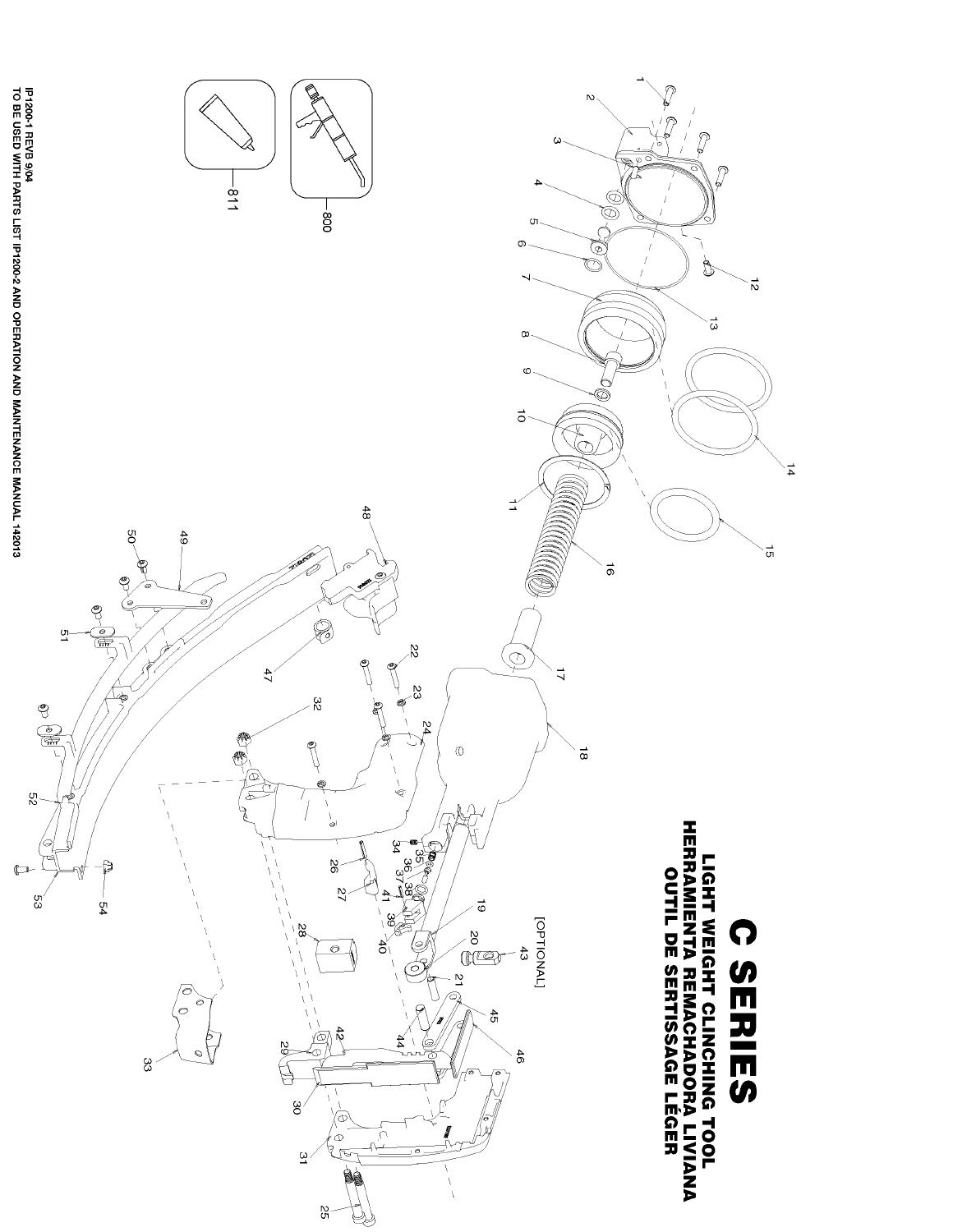## **Parts List for HR-86C-170 Type 0**

| Item Number    | Part Number      | Description                | <b>Qty Required</b> |
|----------------|------------------|----------------------------|---------------------|
| $\mathbf{1}$   | 000000-00        | No Longer Available        | $\mathbf{1}$        |
| $\overline{2}$ | 120823           | <b>CAP AS MACHINE</b>      | $\mathbf{1}$        |
| $\mathfrak{Z}$ | SC <sub>01</sub> | <b>ROLLER PIN</b>          | $\mathbf{1}$        |
| $\overline{4}$ | 134470           | O-RING-VITON-111           | $\mathbf{1}$        |
| 5              | 120820           | PISTON-VALVE               | 1                   |
| 6              | 134469           | O-RING-BUNA-N-014          | $\mathbf{1}$        |
| 7              | 136059           | PISTON- FLOATING           | $\mathbf{1}$        |
| 8              | HR-15253         | SHCS 3/8-16 X 1 W/P        | 1                   |
| 9              | 141910           | SHIM-3/8ID X 1/16 T        | $\mathbf{1}$        |
| 10             | 141763           | <b>PISTON</b>              | $\mathbf{1}$        |
| 11             | 134507-S         | RING-PETAINER 2.5 O        | 1                   |
| 12             | HR-16064         | BHCS 10-24 X 1/2           | $\mathbf{1}$        |
| 13             | HR-15017         | O-RING 2 3/4 X 3 1/8       | $\mathbf{1}$        |
| 14             | HR-15016         | O-RING 2 7/8 X 3 X 1       | 1                   |
| 15             | 851539           | O-RING-2.039X.253          | $\mathbf{1}$        |
| 16             | 120819           | <b>SPRING-PISTON</b>       | $\mathbf{1}$        |
| 17             | 120831           | <b>GUIDE-PISTON ROD</b>    | 1                   |
| 18             | 120815           | <b>HOUSING AS MACHINE</b>  | $\mathbf{1}$        |
| 19             | 140334           | <b>ROD-PISTON</b>          | $\mathbf{1}$        |
| 20             | HR-55103         | <b>ROLLER</b>              | 1                   |
| 21             | HR-55018         | PISTON PIN - ROLLER        | $\bf{l}$            |
| 22             | 141907           | BHCS-#8-32 X 1 LG          | $\mathbf{1}$        |
| 23             | HR-15032         | <b>WASHER-LOCK #8</b>      | 1                   |
| 24             | 120785           | <b>SIDE PLATE 1</b>        | $\mathbf{1}$        |
| 25             | HR-15143         | SHSS 5/16 X 1 3/4          | $\mathbf{1}$        |
| 26             | SC05             | PIN-ROLL                   | 1                   |
| 27             | 141648           | <b>TRIGGER- STRAIGHTEN</b> | $\mathbf{1}$        |